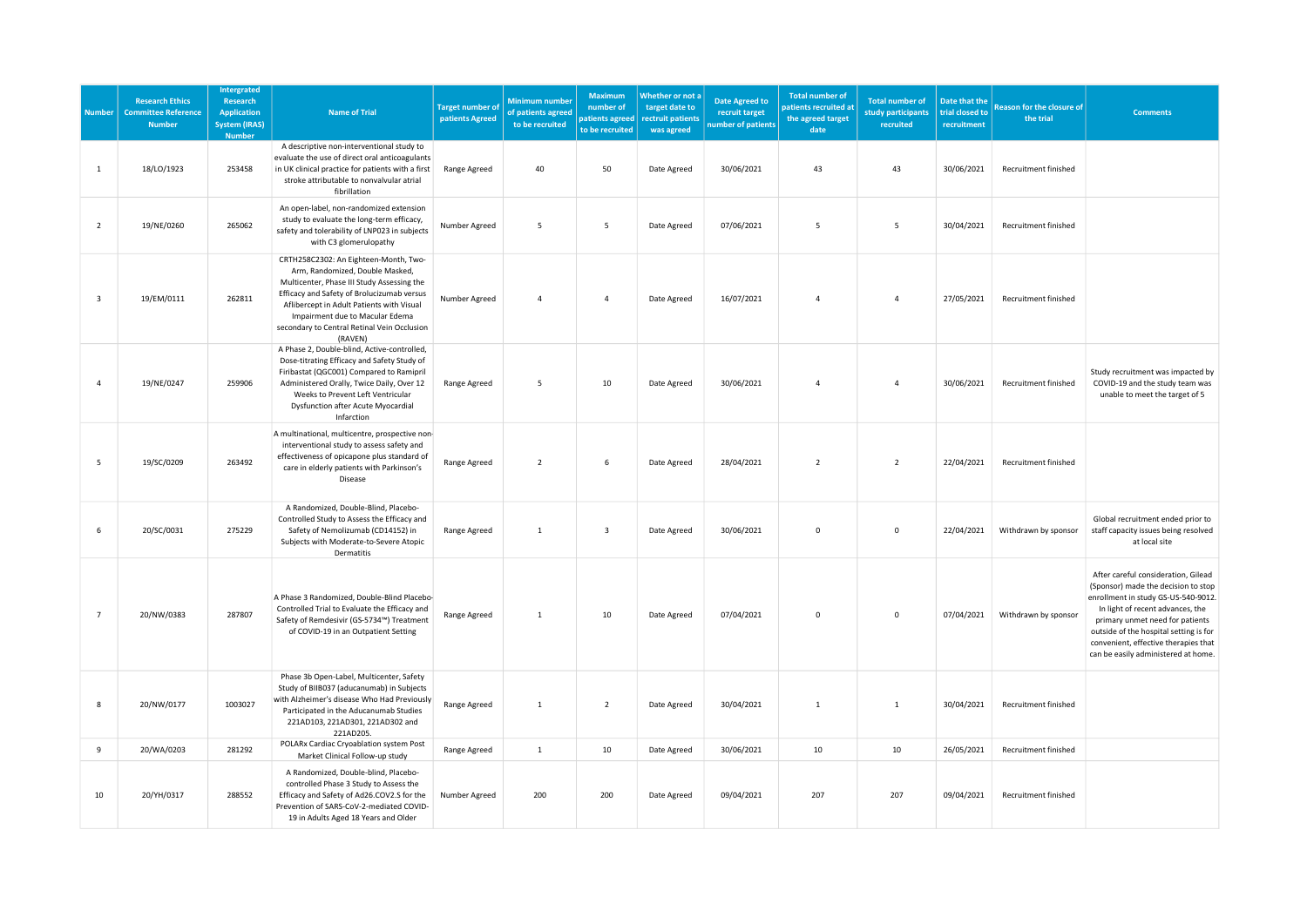| <b>Number</b> | <b>Research Ethics</b><br><b>Committee Reference</b><br><b>Number</b> | Intergrated<br>Research<br><b>Application</b><br><b>System (IRAS)</b><br><b>Number</b> | <b>Name of Trial</b>                                                                                                                                                                                                                                                                                                                      | <b>Target number of</b><br>patients Agreed | <b>Minimum number</b><br>f patients agreed<br>to be recruited | Maximum<br>number of<br>patients agreed<br>to be recruited | Whether or not a<br>target date to<br>rectruit patients<br>was agreed | <b>Date Agreed to</b><br>recruit target<br>number of patients | <b>Total number of</b><br>atients recruited at<br>the agreed target<br>date | <b>Total number of</b><br>study participants<br>recruited | Date that the<br>trial closed to<br>recruitment | <b>Reason for the closure of</b><br>the trial | <b>Comments</b>                                                                                                                          |
|---------------|-----------------------------------------------------------------------|----------------------------------------------------------------------------------------|-------------------------------------------------------------------------------------------------------------------------------------------------------------------------------------------------------------------------------------------------------------------------------------------------------------------------------------------|--------------------------------------------|---------------------------------------------------------------|------------------------------------------------------------|-----------------------------------------------------------------------|---------------------------------------------------------------|-----------------------------------------------------------------------------|-----------------------------------------------------------|-------------------------------------------------|-----------------------------------------------|------------------------------------------------------------------------------------------------------------------------------------------|
| 11            | 21/NW/0125                                                            | 294164                                                                                 | A RANDOMIZED, OBSERVER-BLIND,<br>CONTROLLED, SUPERIORITY STUDY TO<br>COMPARE THE IMMUNOGENICITY AGAINST<br>COVID-19, OF VLA2001 VACCINE TO AZD1222<br>VACCINE, IN ADULTS                                                                                                                                                                  | Range Agreed                               | 120                                                           | 200                                                        | Date Agreed                                                           | 03/06/2021                                                    | 134                                                                         | 134                                                       | 03/06/2021                                      | Recruitment finished                          |                                                                                                                                          |
| 12            | 19/LO/1753                                                            | 269460                                                                                 | A phase 2, randomised, double-blind,<br>placebo controlled study to evaluate the<br>safety, efficacy, pharmacodynamics, and<br>pharmacokinetics of SAR339375 for<br>subutaneous injection administered every<br>week in patients with Alport Syndrome                                                                                     | Number Agreed                              | $\overline{1}$                                                | $\mathbf{1}$                                               | Date Agreed                                                           | 31/05/2021                                                    | $\overline{2}$                                                              | $\overline{2}$                                            | 31/05/2021                                      | Recruitment finished                          |                                                                                                                                          |
| 13            | 18/WM/0038                                                            | 235048                                                                                 | A Multicenter, Randomized, Double-Blind,<br>Placebo-Controlled Induction Study of the<br>Efficacy and Safety of Upadacitinib (ABT-494)<br>in Subjects with Moderately to Severely<br>Active Crohn's Disease Who Have<br>Inadequately Responded to or are<br>Intolerant to Conventional Therapies but<br>Have Not Failed Biologic Therapy. | Number Agreed                              | $\mathbf{1}$                                                  | $\mathbf{1}$                                               | Date Agreed                                                           | 11/06/2021                                                    | $\mathbf 0$                                                                 | $\mathbf 0$                                               | 11/06/2021                                      | Recruitment finished                          | Recruitment closed globally.<br>However, study was very difficult to<br>recruit to due to standard<br>medication being already available |
| 14            | 18/SW/0159                                                            | 244565                                                                                 | An International, Prospective Registry<br>Investigating the Natural History of Children<br>with Achondroplasia                                                                                                                                                                                                                            | Range Agreed                               | 5                                                             | 10                                                         | Date Agreed                                                           | 30/06/2023                                                    | 5                                                                           | 5                                                         | 09/08/2021                                      | Recruitment finished                          |                                                                                                                                          |
| 15            | 18/SC/0305                                                            | 246109                                                                                 | A randomized, open-label, phase II open<br>platform study evaluting the efficacy and<br>safety of novel Spartalizumab (PDR001)<br>combinations in previously treated<br>unresected or metastatic melanoma                                                                                                                                 | Range Agreed                               | 5                                                             | 12                                                         | Date Agreed                                                           | 05/07/2021                                                    | $\Omega$                                                                    | $\Omega$                                                  | 26/05/2021                                      | Withdrawn by sponsor                          | Sponsor closed all arms of this study                                                                                                    |
| 16            | 17/EM/0192                                                            | 223856                                                                                 | A Phase 2, 24-week, Randomized, Double-<br>Blind, Placebo-Controlled, Mulitcenter Study,<br>Followed by a 24-Week Extension, to<br>Evaluate the Efficacy and Safety of CC-90001<br>in Subjects with Idiopathic Pulmonary<br>Fibrosis                                                                                                      | Range Agreed                               | $\mathbf{1}$                                                  | $\overline{3}$                                             | Date Agreed                                                           | 30/11/2021                                                    | $\overline{3}$                                                              | $\overline{\mathbf{3}}$                                   | 23/07/2021                                      | Recruitment finished                          |                                                                                                                                          |
| 17            | 19/NM/0442                                                            | 262204                                                                                 | An Open-label, Active-Controlled, Safety, and<br>Efficacy Study of Oral Baricitinib in Patients<br>from 2 Years to Less Than 18 Years Old with<br>Active Juvenile Idiopathic<br>Arthritis-Associated Uveitis or Chronic<br>Anterior Antinuclear Antibody-Positive<br>Uveitis                                                              | Number Agreed                              | $\overline{2}$                                                | $\overline{2}$                                             | Date Agreed                                                           | 30/06/2021                                                    | $\overline{2}$                                                              | $\overline{2}$                                            | 30/06/2021                                      | Recruitment finished                          |                                                                                                                                          |
| 18            | 18/LO/1937                                                            | 249639                                                                                 | A Phase 1/2 single-arm study evaluating the<br>safety and efficacy of eribulin mesilate in<br>combination with irinotecan in children with<br>refractory or recurrent solid tumors                                                                                                                                                        | Range Agreed                               | $\mathbf{1}$                                                  | $\overline{\mathbf{3}}$                                    | Date Agreed                                                           | 30/09/2021                                                    | $\overline{2}$                                                              | $\overline{2}$                                            | 10/06/2021                                      | Recruitment finished                          |                                                                                                                                          |
| 19            | 19/EM/0300                                                            | 267054                                                                                 | Effectiveness of an image analysing<br>algorithm to diagnose non-melanoma skin<br>cancers compared to gold standard<br>histological determination.                                                                                                                                                                                        | Range Agreed                               | 10                                                            | 50                                                         | Date Agreed                                                           | 30/07/2021                                                    | 10                                                                          | 10                                                        | 30/07/2021                                      | Recruitment finished                          |                                                                                                                                          |
| 20            | 20/EE/0031                                                            | 275993                                                                                 | Randomized, placebo controlled, double-<br>blind, parallel group, dose-finding Phase 2<br>study to evaluate efficacy and safety of BAY<br>2433334 in patients following an acute non-<br>cardioembolic ischemic stroke                                                                                                                    | Range Agreed                               | 8                                                             | 10                                                         | Date Agreed                                                           | 02/08/2021                                                    | $\overline{7}$                                                              | $\overline{7}$                                            | 22/07/2021                                      | Recruitment finished                          | Global target was hit earlier than<br>expected and the sponsor closed the<br>study to recruitment                                        |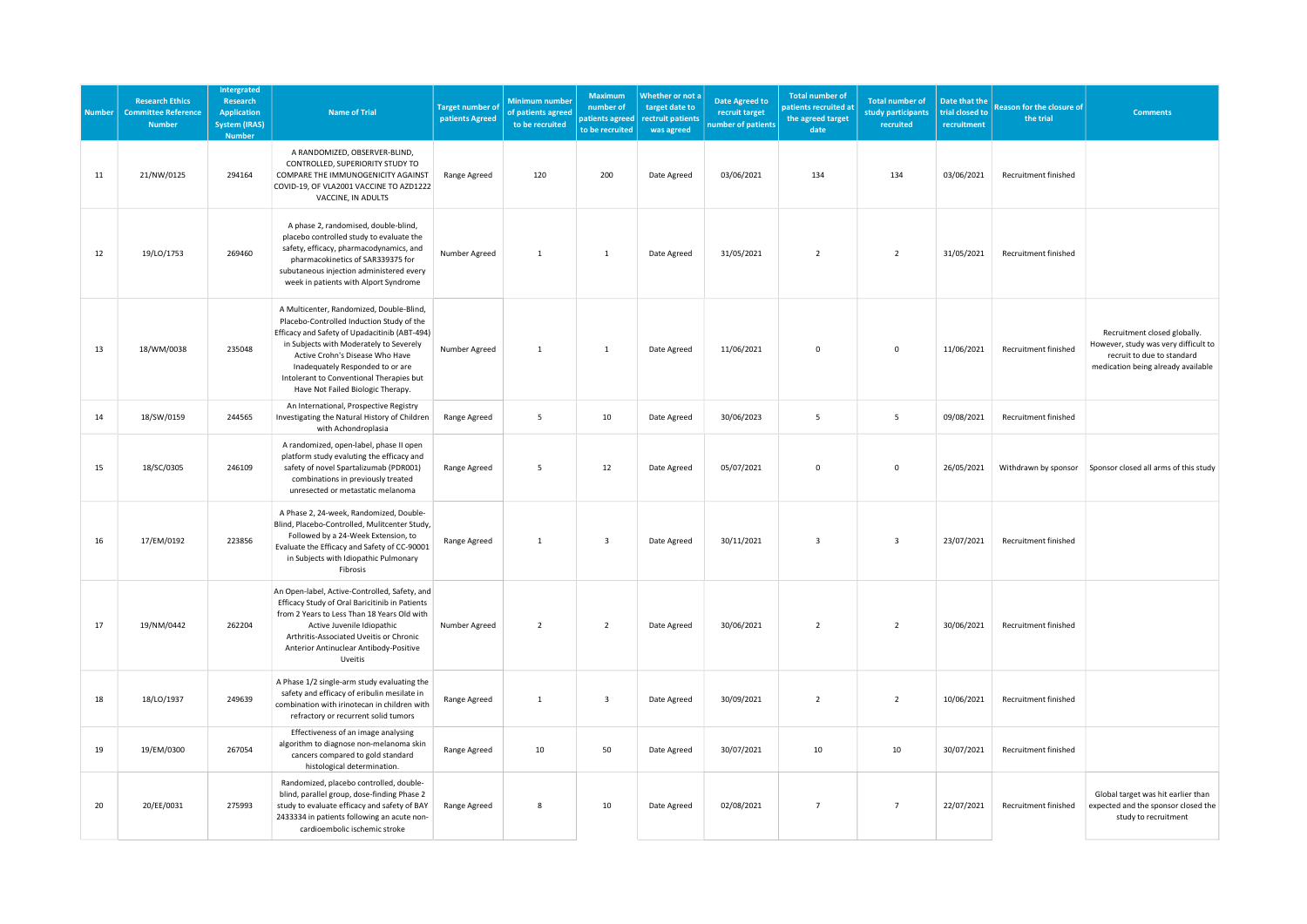| <b>Number</b> | <b>Research Ethics</b><br><b>Committee Reference</b><br><b>Number</b> | Intergrated<br>Research<br><b>Application</b><br><b>System (IRAS)</b><br><b>Number</b> | <b>Name of Trial</b>                                                                                                                                                                                                                                                                                                                                                                | <b>Target number of</b><br>patients Agreed | <b>Minimum number</b><br>of patients agreed<br>to be recruited | <b>Maximum</b><br>number of<br>patients agreed<br>to be recruited | Whether or not a<br>target date to<br>rectruit patients<br>was agreed | <b>Date Agreed to</b><br>recruit target<br>number of patients | <b>Total number of</b><br>atients recruited at<br>the agreed target<br>date | <b>Total number of</b><br>study participants<br>recruited | Date that the<br>trial closed to<br>recruitment | <b>Reason for the closure of</b><br>the trial | <b>Comments</b>                                                                                                                                                                 |
|---------------|-----------------------------------------------------------------------|----------------------------------------------------------------------------------------|-------------------------------------------------------------------------------------------------------------------------------------------------------------------------------------------------------------------------------------------------------------------------------------------------------------------------------------------------------------------------------------|--------------------------------------------|----------------------------------------------------------------|-------------------------------------------------------------------|-----------------------------------------------------------------------|---------------------------------------------------------------|-----------------------------------------------------------------------------|-----------------------------------------------------------|-------------------------------------------------|-----------------------------------------------|---------------------------------------------------------------------------------------------------------------------------------------------------------------------------------|
| 21            | 20/NI/0111                                                            | 283403                                                                                 | AT100-01: An AAV8 Neutralizing Antibody<br>Seroprevalence Study in Subjects with Late<br>Onset Pompe Disease                                                                                                                                                                                                                                                                        | Number Agreed                              | 5                                                              | 5                                                                 | Date Agreed                                                           | 01/07/2021                                                    | 5                                                                           | 5                                                         | 01/07/2021                                      | Recruitment finished                          |                                                                                                                                                                                 |
| 22            | 20/EE/0170                                                            | 1003070                                                                                | Multicenter, randomized, placebo controlled,<br>double-blind, parallel group, dose-finding<br>Phase 2 study to evaluate the efficacy and<br>safety of BAY 2433334 in patients following<br>an acute myocardial infarction                                                                                                                                                           | Number Agreed                              | 10                                                             | 10                                                                | Date Agreed                                                           | 31/07/2021                                                    | $\overline{7}$                                                              | $\overline{7}$                                            | 15/07/2021                                      | Recruitment finished                          | Recruitment ended early nationally<br>after global recruitment was met                                                                                                          |
| 23            | 20/LO/0828                                                            | 279777                                                                                 | Master protocol of two randomized, double-<br>blind, placebo controlled, multi center,<br>parallel-group studies of dupilumab in<br>patients with chronic spontaneous urticaria<br>(CSU) who remain symptomatic despite the<br>use of H1 antihistamine treatment in<br>patients naïve to omalizumab and in patients<br>who are intolerant or incomplete responders<br>to omalizumab | Number Agreed                              | $\mathbf{1}$                                                   | $\mathbf{1}$                                                      | Date Agreed                                                           | 27/10/2021                                                    | $\mathbf 0$                                                                 | $\mathbf 0$                                               | 30/09/2021                                      | Withdrawn by sponsor                          | Due to the pandemic, the UK<br>recruitment was sinigicantly affected<br>and sponsor closed the study earlier<br>than expected                                                   |
| 24            | 20/YH/0178                                                            | 283168                                                                                 | A Phase III, Multicenter, Randomized,<br>Parallel Group, Double Blind, Double<br>Dummy, Active Controlled Study of<br>Evobrutinib Compared with Teriflunomide, in<br>Participants with Relapsing Multiple Sclerosis<br>to Evaluate Efficacy and Safety.                                                                                                                             | Number Agreed                              | $\overline{4}$                                                 | $\overline{4}$                                                    | Date Agreed                                                           | 31/10/2021                                                    | $\mathbf 0$                                                                 | $\mathbf 0$                                               | 03/09/2021                                      |                                               | Withdrawn by sponsor Recruitment finished early nationally                                                                                                                      |
| 25            | 20/EM/0284                                                            | 288568                                                                                 | A Phase IIb Multi-Center, Randomised, Open<br>Label Study to Assess the Efficacy and Safety<br>of Sequential Treatment with GSK3228836<br>followed by Pegylated Interferon Alpha 2a in<br>Participants with Chronic Hepatitis B Virus (B-<br>Together)                                                                                                                              | Range Agreed                               | $\mathbf{1}$                                                   | $\overline{2}$                                                    | Date Agreed                                                           | 31/10/2021                                                    | $\mathbf{1}$                                                                | <sup>1</sup>                                              | 25/08/2021                                      | Recruitment finished                          |                                                                                                                                                                                 |
| 26            | 21/SC/0200                                                            | 300677                                                                                 | A Phase II/III Partially Double-Blinded,<br>Randomised, Multinational, Active-<br>Controlled Study in Both Previously<br>Vaccinated and Unvaccinated Adults Ages 30<br>and Above to Determine the Safety and<br>Immunogenicity of AZD2816, a Vaccine for<br>the Prevention of COVID-19 Caused by<br>Variant Strains of SARS-CoV-2                                                   | Range Agreed                               | 50                                                             | 70                                                                | Date Agreed                                                           | 07/09/2021                                                    | 62                                                                          | 62                                                        | 07/09/2021                                      | Recruitment finished                          |                                                                                                                                                                                 |
| 27            | 19/SW/0191                                                            | 270987                                                                                 | Ross for Valve replacement in<br>Adults(REVIVAL) Registry                                                                                                                                                                                                                                                                                                                           | Range Agreed                               | 6                                                              | 18                                                                | Date Agreed                                                           | 31/07/2022                                                    | 5                                                                           | 5                                                         | 04/10/2021                                      | Withdrawn by sponsor                          | Due to issues with recruitment and<br>lack of demonstrable feasibility for<br>the main trial, the sponsor came to<br>the decision to close recruitment<br>earlier than expected |
| 28            | 18/WM/0039                                                            | 236159                                                                                 | A Multicenter, Randomized, Double-Blind,<br>Placebo-Controlled Maintenance and Long-<br>Term<br>Extension Study of the Efficacy and Safety of<br>Upadacitinib (ABT-494) in Subjects with<br>Crohn's Disease who Completed the Studies<br>M14-431 or M14-433                                                                                                                         | Number Agreed                              | $\mathbf{1}$                                                   | $\mathbf{1}$                                                      | Date Agreed                                                           | 01/01/2022                                                    | 0                                                                           | $\mathsf{o}$                                              | 15/09/2021                                      | Withdrawn by sponsor                          | No patients were found suitable to<br>proceed to the extension study,<br>which was closed by sponsor                                                                            |
| 29            | 18/LO/1125                                                            | 247338                                                                                 | Long-term, Open-label Extension Study for<br>Patients with Duchenne Muscular Dystrophy<br><b>Enrolled in Clinical Trials Evaluating</b><br>Casimersen or Golodirsen                                                                                                                                                                                                                 | Range Agreed                               | $\overline{3}$                                                 | 8                                                                 | Date Agreed                                                           | 19/11/2021                                                    | 6                                                                           | 6                                                         | 19/11/2021                                      | Recruitment finished                          |                                                                                                                                                                                 |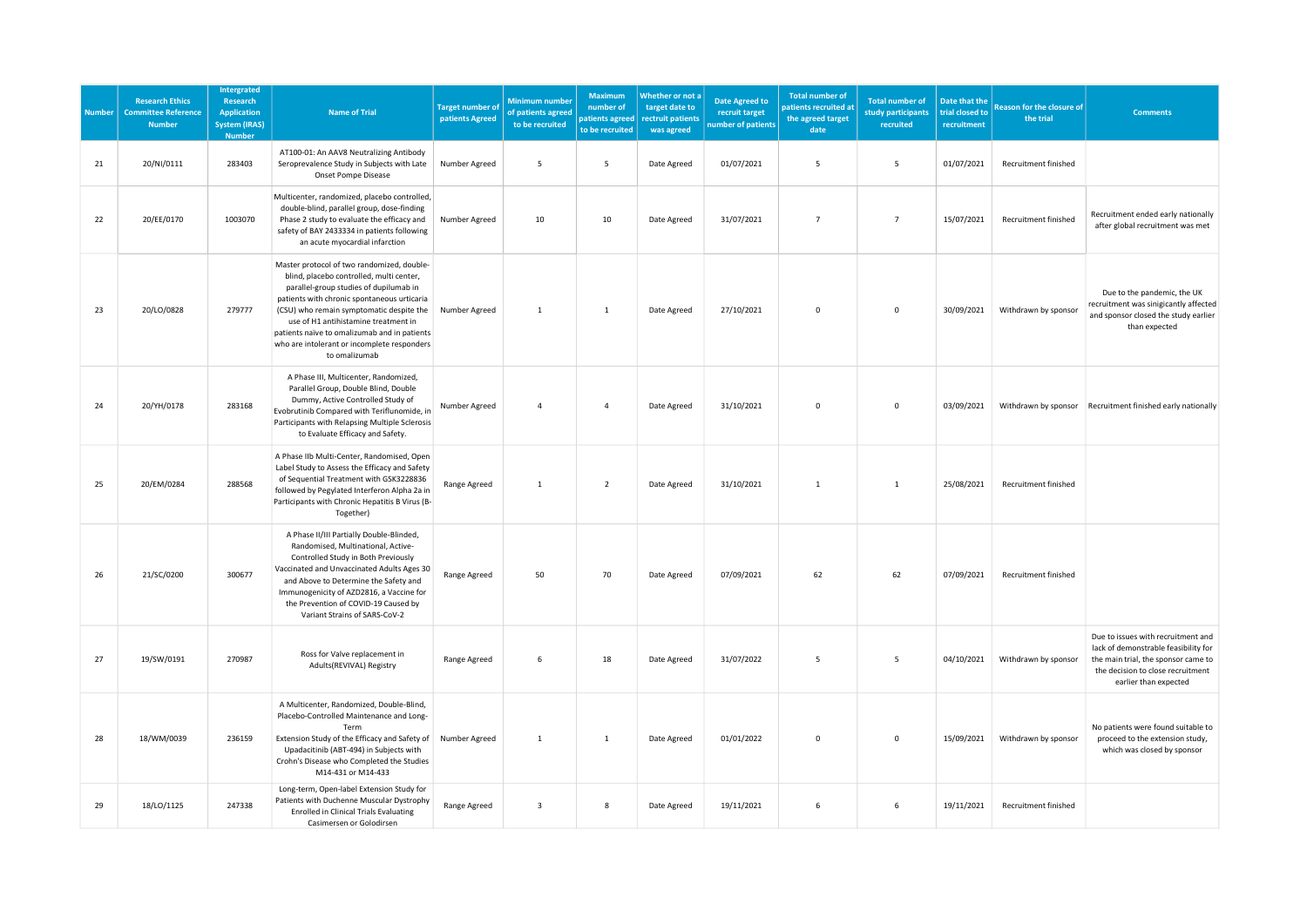| <b>Number</b> | <b>Research Ethics</b><br><b>Committee Reference</b><br><b>Number</b> | <b>Intergrated</b><br><b>Research</b><br><b>Application</b><br><b>System (IRAS)</b><br><b>Number</b> | <b>Name of Trial</b>                                                                                                                                                                                                                                                                          | <b>Target number of</b><br>patients Agreed | <b>Minimum number</b><br>of patients agreed<br>to be recruited | <b>Maximum</b><br>number of<br>to be recruited | Whether or not a<br>target date to<br>patients agreed rectruit patients<br>was agreed | <b>Date Agreed to</b><br>recruit target<br>umber of patients | <b>Total number of</b><br>patients recruited at<br>the agreed target<br>date | <b>Total number of</b><br>study participants<br>recruited | Date that the<br>trial closed to<br>recruitment | <b>Reason for the closure of</b><br>the trial | <b>Comments</b>                                                                           |
|---------------|-----------------------------------------------------------------------|------------------------------------------------------------------------------------------------------|-----------------------------------------------------------------------------------------------------------------------------------------------------------------------------------------------------------------------------------------------------------------------------------------------|--------------------------------------------|----------------------------------------------------------------|------------------------------------------------|---------------------------------------------------------------------------------------|--------------------------------------------------------------|------------------------------------------------------------------------------|-----------------------------------------------------------|-------------------------------------------------|-----------------------------------------------|-------------------------------------------------------------------------------------------|
| 30            | 17/NE/0058                                                            | 219540                                                                                               | A Phase 1 Dose Escalation and Cohort<br>Expansion Study of TSR-042, an anti-PD-1<br>Monoclonal Antibody, in Patients with<br><b>Advanced Solid Tumors</b>                                                                                                                                     | Number Agreed                              | $\overline{4}$                                                 | $\overline{4}$                                 | Date Agreed                                                                           | 28/02/2023                                                   | $\overline{7}$                                                               | $\overline{7}$                                            | 31/12/2021                                      | Recruitment finished                          |                                                                                           |
| 31            | 13/YH/0317                                                            | 141843                                                                                               | Vercise DBS Registry / version AB                                                                                                                                                                                                                                                             | Range Agreed                               | $\mathbf 1$                                                    | 10 <sup>10</sup>                               | Date Agreed                                                                           | 31/12/2021                                                   | 9                                                                            | 9                                                         | 31/12/2021                                      | Recruitment finished                          |                                                                                           |
| 32            | 18/NE/0023                                                            | 230930                                                                                               | Randomised, double-blind, placebo<br>controlled multi-centre study to assess the<br>efficacy, tolerability and safety of<br>Enterosgel® in the treatment of Irritable<br>Bowel Syndrome with Diarrhoea (IBS-D) in<br>adults                                                                   | Range Agreed                               | 20                                                             | 204                                            | Date Agreed                                                                           | 31/05/2021                                                   | 203                                                                          | 203                                                       | 31/05/2021                                      | Recruitment finished                          |                                                                                           |
| 33            | 19/NE/0357                                                            | 271261                                                                                               | A Phase 3, Multinational, Multicenter,<br>Double-Blind, Placebo-Controlled Clinical<br>Study to Evaluate the Efficacy and Safety of<br>Aramchol in Subjects with Nonalcoholic<br>Steatohepatitis (NASH)<br>The ARMOR Study                                                                    | Range Agreed                               | $\mathbf{1}$                                                   | 5                                              | Date Agreed                                                                           | 31/12/2021                                                   | $\mathbf{1}$                                                                 | 1                                                         | 15/12/2021                                      | Recruitment finished                          |                                                                                           |
| 34            | 18/LO/0122                                                            | 238790                                                                                               | A Phase III, Randomized, Double-blind Trial<br>of Platinum Doublet Chemotherapy +/-<br>Pembrolizumab (MK-3475) as<br>Neoadjuvant/Adjuvant Therapy for<br>Participants with Resectable Stage IIB or IIIA<br>Non-small Cell Lung Cancer (NSCLC)<br>(KEYNOTE-671)                                | Range Agreed                               | 4                                                              | 8                                              | Date Agreed                                                                           | 18/12/2021                                                   | 3                                                                            | $\overline{\mathbf{3}}$                                   | 12/11/2021                                      | Recruitment finished                          | Recruitment finished early nationally<br>as global recruitment was met                    |
| 35            | 19/NE/0328                                                            | 270912                                                                                               | M19-164: A Phase 3b, multicenter,<br>interventional, open-label study of adult<br>subjects with moderate to severe plaque<br>psoriasis who have a suboptimal response to<br>secukinumab or ixekizumab and are switched<br>to risankizumab.                                                    | Number Agreed                              | 5                                                              | 5                                              | Date Agreed                                                                           | 31/10/2021                                                   | $\mathsf 0$                                                                  | $\mathbf{0}$                                              | 28/08/2021                                      | Recruitment finished                          | The research team were unable to<br>find people who met the strict<br>eligibilty criteria |
| 36            | 20/LO/0453                                                            | 1003010                                                                                              | A PHASE 3, RANDOMIZED, DOUBLE-BLIND,<br>PLACEBO-CONTROLLED, MULTICENTER<br>STUDY EVALUATING THE EFFICACY AND<br>SAFETY OF BIMEKIZUMAB IN STUDY<br>PARTICIPANTS WITH MODERATE TO SEVERE<br>HIDRADENITIS SUPPURATIVA                                                                            | Range Agreed                               | $\overline{\mathbf{3}}$                                        | 6                                              | Date Agreed                                                                           | 30/11/2021                                                   | $\mathbf{1}$                                                                 | $\mathbf{1}$                                              | 23/06/2021                                      | Recruitment finished                          | Due to competitive recruitment the<br>team did not meet their target                      |
| 37            | 20/HRA/4788                                                           | 288786                                                                                               | A Phase 2/3, Randomized, Placebo-<br>Controlled, Double-Blind Clinical Study to<br>Evaluate the Efficacy, Safety, and<br>Pharmacokinetics of MK-4482 in Non-<br>Hospitalized Adults with COVID-19                                                                                             | Range Agreed                               | 11                                                             | 18                                             | Date Agreed                                                                           | 08/10/2021                                                   | $5^{\circ}$                                                                  | 5                                                         | 01/10/2021                                      | Recruitment finished                          | The study closed early nationally                                                         |
| 38            | 19/NW/0555                                                            | 269550                                                                                               | A Multicenter, non-interventional,<br>prospective study to assess the effectiveness<br>of certolizumab pegol in patients with<br>moderate to severe plaque psoriasis in daily<br>practice (CIMREAL)                                                                                           | Range Agreed                               | $\overline{z}$                                                 | 5                                              | Date Agreed                                                                           | 17/12/2021                                                   | $\overline{2}$                                                               | $\overline{2}$                                            | 17/12/2021                                      | Recruitment finished                          |                                                                                           |
| 39            | 20/NE/0058                                                            | 275056                                                                                               | A Multicenter, Open-label, Randomized<br>Phase 2 Study to Compare the Efficacy and<br>Safety of Lenvatinib in Combination with<br>Ifosfamide and Etoposide versus Ifosfamide<br>and Etoposide in Children, Adolescents and<br>Young Adults with Relapsed or Refractory<br>Osteosarcoma (OLIE) | Range Agreed                               | 1                                                              | $\overline{\mathbf{3}}$                        | Date Agreed                                                                           | 30/06/2023                                                   | 3                                                                            | $\overline{\mathbf{3}}$                                   | 16/11/2021                                      | Recruitment finished                          |                                                                                           |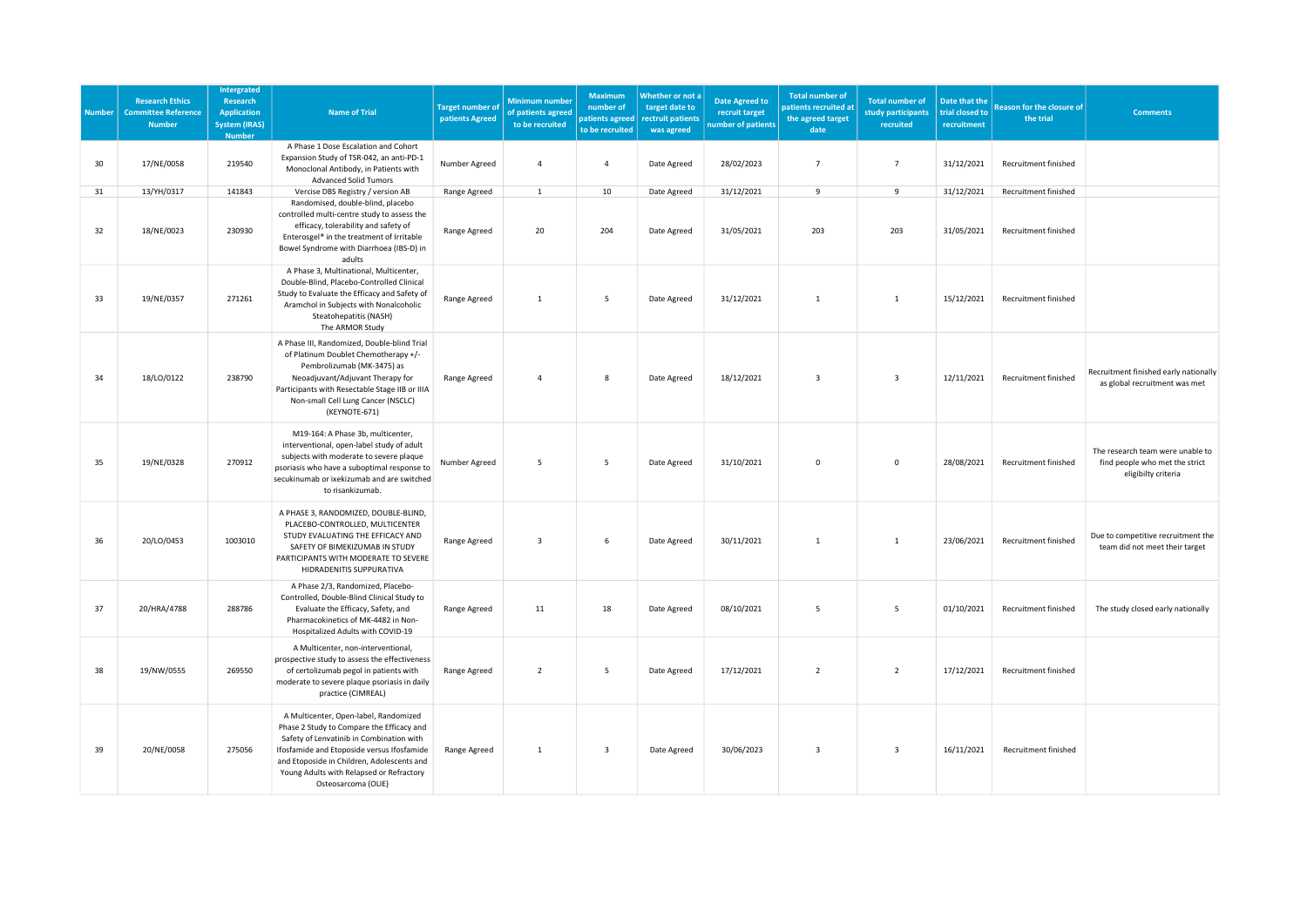| <b>Number</b> | <b>Research Ethics</b><br><b>Committee Reference</b><br><b>Number</b> | Intergrated<br>Research<br><b>Application</b><br><b>System (IRAS)</b><br><b>Number</b> | <b>Name of Trial</b>                                                                                                                                                                                                                                                                                                                    | <b>Target number of</b><br>patients Agreed | Minimum number<br>of patients agreed<br>to be recruited | Maximum<br>number of<br>patients agreed<br>to be recruited | Whether or not a<br>target date to<br>rectruit patients<br>was agreed | <b>Date Agreed to</b><br>recruit target<br>number of patients | <b>Total number of</b><br>patients recruited at<br>the agreed target<br>date | <b>Total number of</b><br>study participants<br>recruited | Date that the<br>trial closed to<br>recruitment | <b>Reason for the closure of</b><br>the trial | <b>Comments</b>                                                                                                                                                                                                                            |
|---------------|-----------------------------------------------------------------------|----------------------------------------------------------------------------------------|-----------------------------------------------------------------------------------------------------------------------------------------------------------------------------------------------------------------------------------------------------------------------------------------------------------------------------------------|--------------------------------------------|---------------------------------------------------------|------------------------------------------------------------|-----------------------------------------------------------------------|---------------------------------------------------------------|------------------------------------------------------------------------------|-----------------------------------------------------------|-------------------------------------------------|-----------------------------------------------|--------------------------------------------------------------------------------------------------------------------------------------------------------------------------------------------------------------------------------------------|
| 40            | 18/SW/0130                                                            | 246372                                                                                 | Prospective Evaluation of Thin-strut<br>Biodegradable Polymer-coated Supraflex<br>Sirolimus-Eluting Stents in an All-comers<br>Patient Population (S-FLEX UK-II)                                                                                                                                                                        | Range Agreed                               | 50                                                      | 100                                                        | Date Agreed                                                           | 30/09/2021                                                    | 73                                                                           | 73                                                        | 30/09/2021                                      | Recruitment finished                          |                                                                                                                                                                                                                                            |
| 41            | 20/HRA/5234                                                           | 290965                                                                                 | A randomised, double-blind, placebo-<br>controlled, Phase III trial to determine the<br>efficacy and safety of inhaled SNG001 for the<br>treatment of patients hospitalised due to<br>moderate COVID-19                                                                                                                                 | Number Agreed                              | 10                                                      | 10                                                         | Date Agreed                                                           | 01/12/2021                                                    | 10                                                                           | 10                                                        | 11/11/2021                                      | Recruitment finished                          |                                                                                                                                                                                                                                            |
| 42            | 20/LO/0676                                                            | 273137                                                                                 | Evaluation of Efficacy, Safety and Tolerability<br>of NGM282 (Aldafermin) in a Phase 2b,<br>Randomized, Double-blind, Placebo-<br>controlled, Multi-center Study in Subjects<br>with Compensated Cirrhosis Due to<br>Nonalcoholic Steatohepatitis (ALPINE 4)                                                                            | Range Agreed                               | $\mathbf{1}$                                            | $\overline{\mathbf{3}}$                                    | Date Agreed                                                           | 31/12/2021                                                    | $\mathbf 0$                                                                  | $\mathsf 0$                                               | 30/11/2021                                      | Recruitment finished                          | Recruitment finished early nationally<br>as global recruitment was met                                                                                                                                                                     |
| 43            | 20/LO/0731                                                            | 279972                                                                                 | A Randomized, Double-Blind, Placebo-<br>Controlled Study to Assess the Efficacy and<br>Safety of Nemolizumab (CD14152) in<br>Subjects with Prurigo Nodularis                                                                                                                                                                            | Range Agreed                               | $\mathbf{1}$                                            | $\overline{\mathbf{3}}$                                    | Date Agreed                                                           | 30/11/2021                                                    | $\mathbf{1}$                                                                 | $\mathbf{1}$                                              | 30/11/2021                                      | Recruitment finished                          |                                                                                                                                                                                                                                            |
| 44            | 19/NE/0310                                                            | 263546                                                                                 | A Phase IIb double-blind, randomised,<br>placebo-controlled, multi-centre,<br>confirmative three-way cross-over study on<br>cognitive function with two doses of KH176<br>in subjects with a genetically confirmed<br>mitochondrial DNA tRNALeu(UUR)<br>m.3243A>G mutation                                                              | Range Agreed                               | 6                                                       | 10                                                         | Date Agreed                                                           | 31/12/2021                                                    | 6                                                                            | 6                                                         | 31/12/2021                                      | Recruitment finished                          |                                                                                                                                                                                                                                            |
| 45            | 20/LO/0963                                                            | 281310                                                                                 | Randomized, double-blind, phase 3 study of<br>tucatinib or placebo in combination with ado-<br>trastuzumab emtansine (T-DM1) for subjects<br>with unresectable locally-advanced or<br>metastatic HER2+ breast cancer (HER2CLIMB-<br>02)                                                                                                 | Number Agreed                              | 6                                                       | 6                                                          | Date Agreed                                                           | 31/12/2021                                                    | $\Omega$                                                                     | $\mathbf 0$                                               | 31/12/2021                                      | Recruitment finished                          | When the study opened the team<br>were running with 2 consultants.<br>Unfortunately one consultant<br>became absent due to ill health<br>throughout the study and the team<br>were unable to screen patients due<br>to these circumstances |
| 46            | 20/LO/0181                                                            | 275690                                                                                 | A Phase 3 Randomized Study Comparing JNJ-<br>68284528, a Chimeric Antigen Receptor T cell<br>(CAR-T) Therapy Directed Against BCMA,<br>versus Pomalidomide, Bortezomib and<br>Dexamethasone (PVd) or Daratumumab,<br>Pomalidomide and Dexamethasone (DPd) in<br>Subjects with Relapsed and Lenalidomide-<br>Refractory Multiple Myeloma | Range Agreed                               | $\overline{2}$                                          | $\overline{4}$                                             | Date Agreed                                                           | 31/10/2021                                                    | 3                                                                            | $\overline{\mathbf{3}}$                                   | 31/10/2021                                      | Recruitment finished                          |                                                                                                                                                                                                                                            |
| 47            | 21/YH/0071                                                            | 295903                                                                                 | Phase 2/3, Placebo-Controlled, Randomized,<br>Observer-Blinded, Study to Evaluate to the<br>Safety, Tolerability and Immunogenicity of<br>SARS-CoV-2 RNA Vaccine Candidate<br>(BNT162b2) against COVID-19 IN Healthy<br>Pregnant Women 18 years of Age and Older.                                                                       | Range Agreed                               | $\mathbf{1}$                                            | $\overline{\mathbf{3}}$                                    | Date Agreed                                                           | 31/10/2021                                                    | $\mathbf{1}$                                                                 | 1                                                         | 25/10/2021                                      | Recruitment finished                          |                                                                                                                                                                                                                                            |
| 48            | 19/SC/0599                                                            | 270649                                                                                 | A Phase 1b Study of ASP1948, Targeting an<br>Immune Modulatory Receptor, as a Single<br>Agent and in Combination with Nivolumab in<br>Subjects with Advanced Solid Tumours                                                                                                                                                              | Number Agreed                              | 5                                                       | 5                                                          | Date Agreed                                                           | 15/12/2023                                                    | $\mathbf 0$                                                                  | $\mathsf 0$                                               | 06/12/2021                                      | Recruitment finished                          | Global recruitment finished early.<br>The team at Newcastle were only<br>offered one slot by sponsor and the<br>patient screen failed                                                                                                      |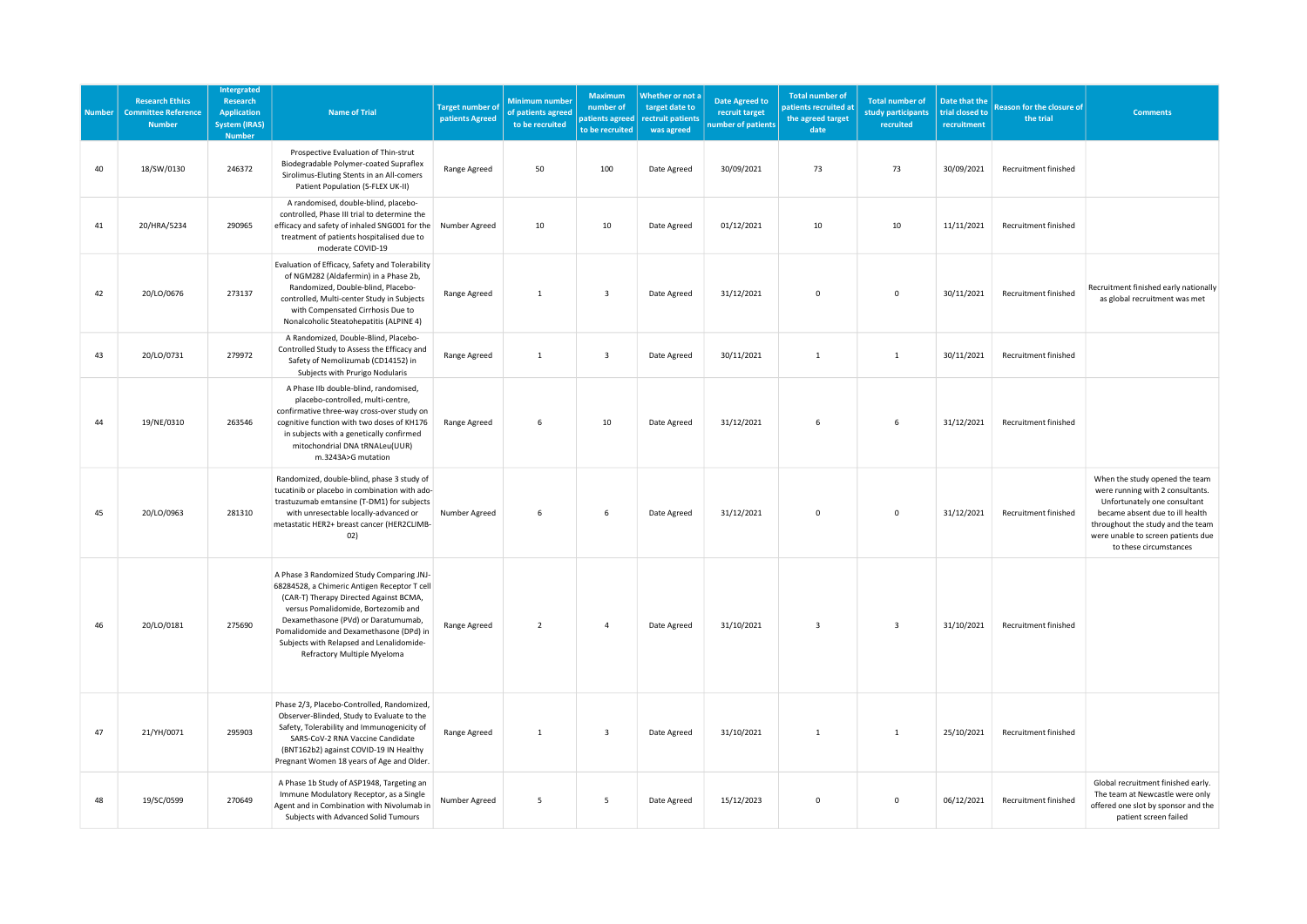| <b>Number</b> | <b>Research Ethics</b><br><b>Committee Reference</b><br><b>Number</b> | Intergrated<br>Research<br><b>Application</b><br><b>System (IRAS)</b><br><b>Number</b> | <b>Name of Trial</b>                                                                                                                                                                                                                                                           | <b>Target number of</b><br>patients Agreed | <b>Minimum number</b><br>of patients agreed<br>to be recruited | Maximum<br>number of<br>patients agreed<br>to be recruited | Whether or not a<br>target date to<br>rectruit patients<br>was agreed | <b>Date Agreed to</b><br>recruit target<br>number of patients | <b>Total number of</b><br>patients recruited at<br>the agreed target<br>date | <b>Total number of</b><br>study participants<br>recruited | Date that the<br>trial closed to<br>recruitment | <b>Reason for the closure of</b><br>the trial | <b>Comments</b>                                                                                                                                                                           |
|---------------|-----------------------------------------------------------------------|----------------------------------------------------------------------------------------|--------------------------------------------------------------------------------------------------------------------------------------------------------------------------------------------------------------------------------------------------------------------------------|--------------------------------------------|----------------------------------------------------------------|------------------------------------------------------------|-----------------------------------------------------------------------|---------------------------------------------------------------|------------------------------------------------------------------------------|-----------------------------------------------------------|-------------------------------------------------|-----------------------------------------------|-------------------------------------------------------------------------------------------------------------------------------------------------------------------------------------------|
| 49            | 21/NS/0037                                                            | 292756                                                                                 | A prospective observational study to<br>evaluate the clinical outcomes and burden of<br>disease of PD patients with motor<br>fluctuations not adequately controlled by<br>current PD medications.                                                                              | Number Agreed                              | 10                                                             | 10                                                         | Date Agreed                                                           | 31/12/2021                                                    | $\overline{7}$                                                               | $\overline{7}$                                            | 13/12/2021                                      | Recruitment finished                          | This study was difficult to recruit to<br>as one of the main issues were visits<br>coincided with normal outpatient<br>visits and, visit windows were often<br>cancelled because of COVID |
| 50            | 21/NW/0260                                                            | 299431                                                                                 | A Multicenter Retrospective Study of the<br>HARMONIC Focus (+) Shears in Adult<br>Urologic and Gynecologic Procedures and<br><b>Pediatric Procedures</b>                                                                                                                       | Number Agreed                              | 100                                                            | 100                                                        | Date Agreed                                                           | 28/02/2022                                                    | 103                                                                          | 103                                                       | 01/11/2021                                      | <b>Recruitment finished</b>                   |                                                                                                                                                                                           |
| 51            | 19/LO/0043                                                            | 255663                                                                                 | A long-term extension trial of the Phase III<br>lipid-lowering trials to assess the effect of<br>long-term dosing of inclisiran given as<br>subcutaneous injections in subjects with high<br>cardiovascular risk and elevated LDL-C                                            | Number Agreed                              | $\overline{3}$                                                 | $\overline{\mathbf{3}}$                                    | Date Agreed                                                           | 01/11/2021                                                    | $\overline{\mathbf{3}}$                                                      | $\overline{\mathbf{3}}$                                   | 01/11/2021                                      | Recruitment finished                          |                                                                                                                                                                                           |
| 52            | 19/ES/0126                                                            | 271121                                                                                 | A Phase 2 Study of Erdafitinib in Subjects<br>with Advanced Solid Tumors and FGFR Gene<br>Alterations                                                                                                                                                                          | Number Agreed                              | $\mathbf{1}$                                                   | $\,$ 1                                                     | Date Agreed                                                           | 09/01/2022                                                    | $\mathbf{1}$                                                                 | 1                                                         | 09/01/2022                                      | Recruitment finished                          |                                                                                                                                                                                           |
| 53            | 19/LO/0062                                                            | 255909                                                                                 | A StuDy eVAluatiNg the EffiCacy and Safety<br>of RalinEpag To Improve Treatment<br><b>OUTCOMES in PAH Patients</b>                                                                                                                                                             | Number Agreed                              | $\overline{2}$                                                 | $\overline{2}$                                             | Date Agreed                                                           | 30/09/2022                                                    | $\overline{2}$                                                               | $\overline{2}$                                            | 24/01/2022                                      | Recruitment finished                          |                                                                                                                                                                                           |
| 54            | 21/WA/0008                                                            | 283679                                                                                 | A PHASE III, MULTICENTER, RANDOMIZED,<br>DOUBLE-MASKED, ACTIVE<br>COMPARATORCONTROLLED STUDY TO<br>EVALUATE THE EFFICACY AND SAFETY OF<br>FARICIMAB IN PATIENTS WITH MACULAR<br>EDEMA SECONDARY TO CENTRAL RETINAL<br>OR HEMIRETINAL VEIN OCCLUSION                            | Range Agreed                               | $\overline{3}$                                                 | 8                                                          | Date Agreed                                                           | 01/09/2022                                                    | 9                                                                            | $\overline{9}$                                            | 19/01/2022                                      | Recruitment finished                          |                                                                                                                                                                                           |
| 55            | 18/NE/0003                                                            | 236908                                                                                 | GCT 1029-01- First-in-human, open-label,<br>dose-escalation trial with expansion cohorts<br>to evaluate safety of GEN1029 in patients<br>with maligant solid tumors                                                                                                            | Number Agreed                              | 10                                                             | 10                                                         | Date Agreed                                                           | 31/10/2021                                                    | 6                                                                            | 6                                                         | 31/10/2021                                      | Recruitment finished                          | The study study was closed earlier<br>than expected as the drug had<br>unexpected toxicity, so the team<br>could not give an effective dose                                               |
| 56            | 18/LO/2045                                                            | 252053                                                                                 | The 'Radiance II' Pivotal Study. A study of the<br>ReCor Medical Paradise System in Stage II<br>Hypertension.                                                                                                                                                                  | Number Agreed                              | $\overline{2}$                                                 | $\overline{2}$                                             | Date Agreed                                                           | 25/03/2022                                                    | $\overline{2}$                                                               | $\overline{2}$                                            | 25/03/2022                                      | Recruitment finished                          |                                                                                                                                                                                           |
| 57            | 19/ES/0022                                                            | 258326                                                                                 | Prospective, Longitudinal Study of the<br>Natural History and Functional Status of<br>Patients with Limb-Girdle Muscular<br>Dystrophy 21                                                                                                                                       | Number Agreed                              | 8                                                              | 8                                                          | Date Agreed                                                           | 05/01/2022                                                    | 8                                                                            | $\mathbf{g}$                                              | 05/01/2022                                      | Recruitment finished                          |                                                                                                                                                                                           |
| 58            | 19/NW/0317                                                            | 262846                                                                                 | A Phase 2, Double-blind, Randomized,<br>Placebo-controlled, Two-Treatment, Two-<br>Period Crossover Efficacy and Safety Study in<br>Idiopathic Pulmonary Fibrosis with<br>Nalbuphine ER Tablets for the Treatment of<br>Cough                                                  | Range Agreed                               | $\overline{\mathbf{3}}$                                        | 5                                                          | Date Agreed                                                           | 11/03/2022                                                    | $\overline{2}$                                                               | $\overline{2}$                                            | 11/03/2022                                      | Recruitment finished                          | Third person was consented but<br>withdrew after randomisation                                                                                                                            |
| 59            | 19/EM/0189                                                            | 264788                                                                                 | A Phase 3 Study of Pembrolizumab in<br>Combination with Carboplatin/Taxane<br>(Paclitaxel or Nab-paclitaxel) Followed by<br>Pembrolizumab with or without<br>Maintenance Olaparib in the First-line<br>Treatment of Metastatic Squamous Non-<br>small Cell Lung Cancer (NSCLC) | Range Agreed                               | $\overline{3}$                                                 | 6                                                          | Date Agreed                                                           | 02/09/2023                                                    | $\mathsf 0$                                                                  | $\mathsf 0$                                               | 06/10/2021                                      | Withdrawn by sponsor                          | Study closed to recruitment during<br>COVID                                                                                                                                               |
| 60            | 19/NE/0361                                                            | 272352                                                                                 | A Phase 2 Randomized, Double-Blind,<br>Placebo-Controlled, Proof of Concept Study<br>to Evaluate the Efficacy and Safety of<br>VIB4920 in subjects with Sjogren's Syndrome<br>(SS)                                                                                             | Range Agreed                               | 1                                                              | $\overline{4}$                                             | Date Agreed                                                           | 31/12/2022                                                    | $\mathbf{1}$                                                                 | 1                                                         | 12/01/2022                                      | Recruitment finished                          |                                                                                                                                                                                           |